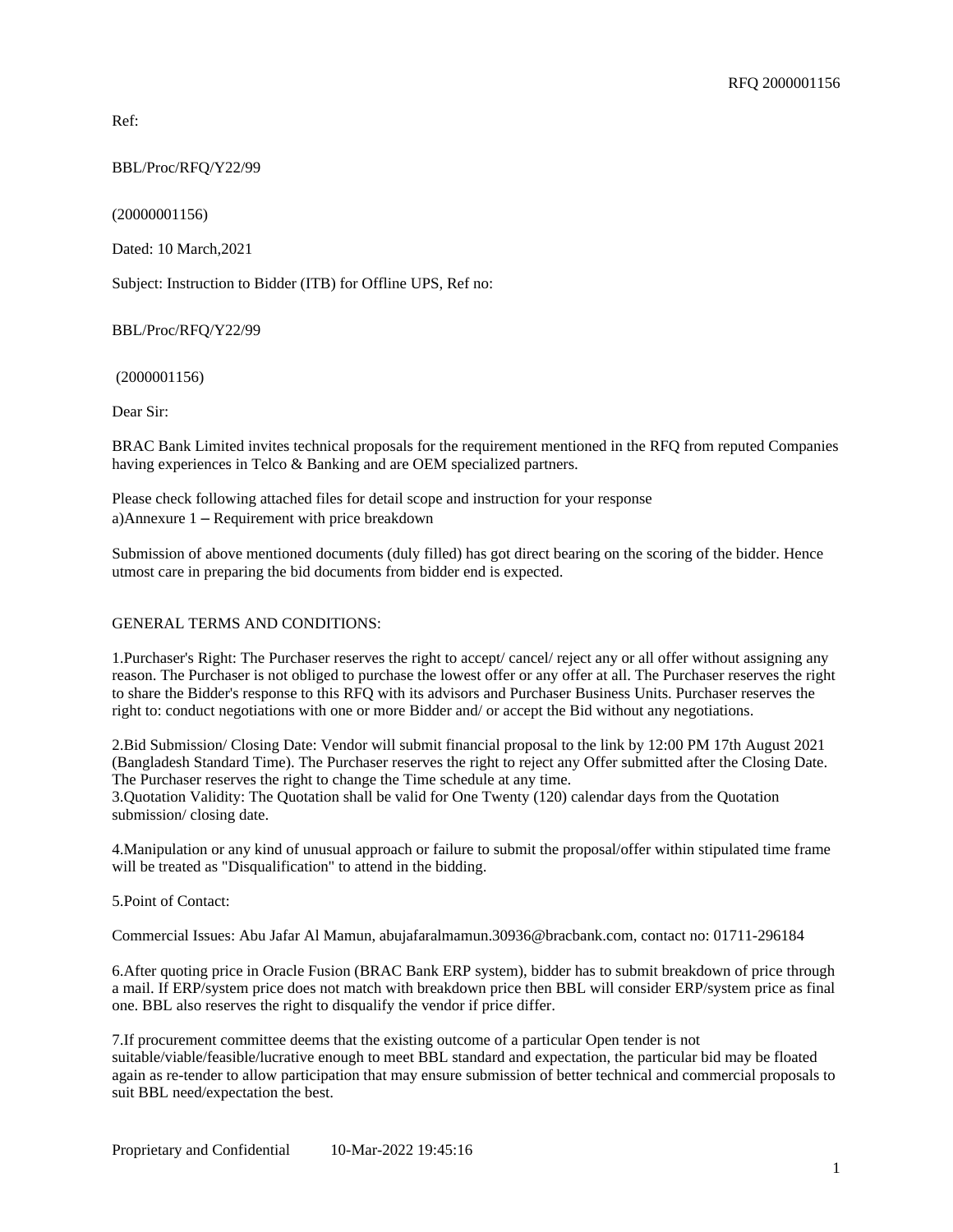#### COMMERCIAL TERMS AND CONDITIONS:

1.Price and VAT and Tax: The quoted price must include applicable withholding Tax and VAT.

2.Delivery Place: The Bidder will deliver the product as per instruction of technology division, on the Agreed Date of Delivery.

3.Delivery Lead Time: Vendor will arrange the UPS in their ready stock within the stipulated time after receiving UPC notification letter, or as per the projection by BBL IT Team. Vendor must inform BBL by mail / letter if stock is available earlier or later.

4.Liquidated Damages for Delay: The Bidder has to complete the entire work within the stipulated period as mentioned in the purchase order (PO)/ work order(WO), in failure 1% of total contract value will be deducted for each Week delay but Penalty will be considered pro-rata basis. Bank will not consider any delay in delivery unless due to force majeure or mutually agreed time extension.

5.Payment Terms: Payment will be made after successful completion of delivery of ordered product & upon submission of the bill with work order & original challan which is duly signed by authorized personnel of BRAC Bank Limited (IT Person's Sign, Name, PIN & Seal, if available). Payment will be made through Bank Account only. BBL will deduct all applicable withholding income Tax and VAT from the invoice at the time of payment as per Government Rules.

6.Bank Reserves right to conduct 2nd round of bid if deemed necessary.

7.BRAC Bank Limited reserves the right to call in the bill of Entry for availing applicable adjustment in the VAT or ATV at import stage.

 N.B.: BRAC Bank Ltd. (publisher) has the right to change any terms and conditions mentioned above.

Requirement Qty (pcs)unit price including tax VAT (7.5%)total price (tk) UPS 650 VA Line Interactive Brand and Model: to be mentioned by vendor Country of origin: China / equivalent Capacity : 650 VA input voltage: 145-270 VAC Output voltage: 220 VAC Transfer time: 3 m second Backup: 15 minutes full load output socket: 2 points, 3 pin 50

Guidelines on Fusion Participation Contingencies

Dear Participants

Please see below precautionary guidelines regarding submission of bid through Fusion Portal:

1.Participants must Ensure redundancy with alternate internet connection (broadband/mobile data)

2.Advised to quote best possible offer at the earliest instance

3.Any technical malfunction, if faced, must be captured in a screenshot and mailed to responsible procurement personnel immediately. Any communication without the screenshot or done after the bid is over shall not be entertained.

4.If said malfunction/technical difficulties is not validated by BBL Technology Team from system records, it will not be entertained.

5.In case of failure of the bidder to continue full time during the bidding, the latest quote offered by the bidder during the bidding process shall be taken into account.

6.If similar technical difficulty is not reported by more than 2 bidders, bank management reserves the discretion to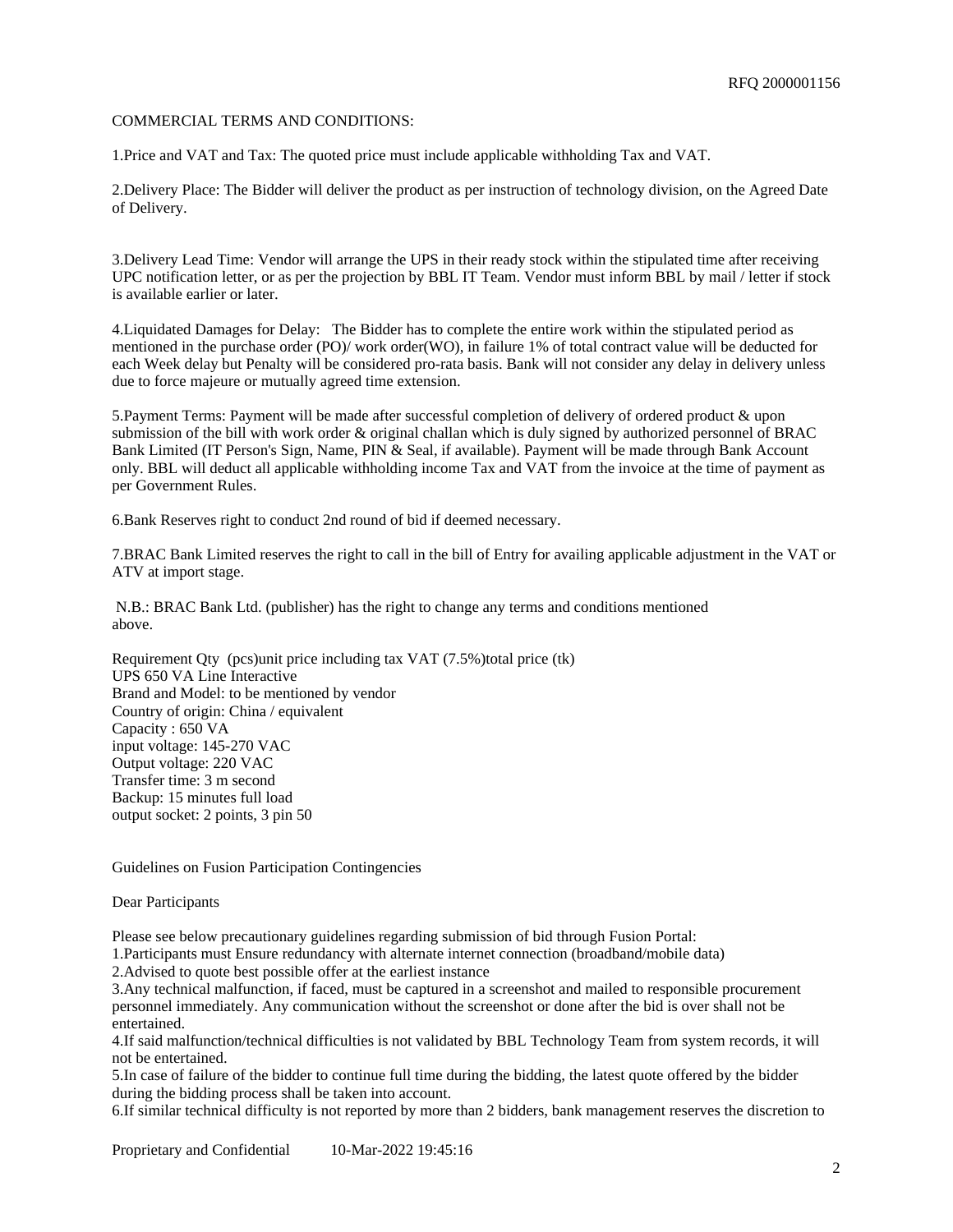ignore or accept the complaints/reports 7.Any technical difficulty occurring due to participant's technical issue or their lack of understanding or following the manual properly shall not be taken into account. We look forward to your successful participation in the Bid.

Regards Procurement Department General Services Division BRAC Bank Ltd.

ফিউশন বিডিং অংশগ্ৰহণ ও ত্ৰুটি সংক্ৰান্ত যোগাযোগ নীতিমালা

১. বিকল্প ইন্টারনেট সংযোগ (ব্রডব্যান্ড / মোবাইল ডেটা) দিয়ে নিরবিচ্ছিন্ন ইন্টারনেট সংযোগ নিশ্চিত করতে হবে

২. নিজ কোম্পানির সর্বনিম্ন মূল্যের প্রস্তাবটি সিস্টেমে সর্বাগ্রে প্রদান করার পরামর্শ দেওয়া হল।

৩. যে কোনও প্রযুক্তিগত ত্রুটির মুখোমুখি হলে অবশ্যই সেটির স্ক্রিনশট গ্রহণ করে ততক্ষণিক ভাবে ব্যাঙ্কের প্রকিউরমেন্ট ডিপার্মেন্টের কাছে ইমেইল করতে হবে। উল্লেখ্য, স্ক্রিনশট ব্যাতিত কোন অভিযোগ আমলে নেয়া হবেনা। বিড এর জন্য বরাদ্দ নির্দিষ্ট সময়সীমা শেষ হওয়ার কোন অভিযোগ গ্রহণযোগ্য না।

৪. যদি উল্লেখিত ত্রুটি / প্রযুক্তিগত সমস্যাগুলির যথার্থতা ব্যাঙ্কের আইটি ডিপার্মেন্ট দ্বারা যাচাইপুর্বক নিশ্চিত করা না যায়, তবে সেগলো গ্ৰহনযোগ্য হবে না।

৫. দরদাতা যদি বিড চলাকালীন পুরো সময় ধরে অংশগ্রহন অব্যাহত রাখতে ব্যর্থ হয় তবে বিড চলাকালীন সময়ে উক্ত দরদাতা কর্তৃক প্রদত্ত সর্বশেষ অফারটিকে বিবেচনায় নেওয়া হবে।

৬. যদি দুইয়ের অধিক অংশগ্রহনকারী দরদাতাদের একই রকম প্রযুক্তিগত অসুবিধার অভিযোগ উত্থাপন না করেন, তবে ব্যাংক কর্তৃপক্ষ এ সঙ্ক্রান্ত অভিযোগ / প্রতিবেদনগুলি উপেক্ষা বা গ্রহণ করার বিবেচনা সংরক্ষণ করেন।

৭. অংশগ্রহণকারীদের নিজস্ব কম্পিউটার কিংবা ইন্টারনেট সংযোগের প্রযক্তিগত সমস্যার কারণে বা ম্যানুয়ালটিকে সঠিকভাবে অনুসরণ না করার কারণে যে কোন সমস্যার সম্মুখীন হলে তা বিবেচনায় নেওয়া হবে না।

আপনাোদর সাথরক অংশগহণ কামনা করিছ।

ধন্যবাদান্তে

পকিউরমেন্ট ডিপাট্টের্মন্ট জেনাবেল সার্ভিস ডিভিশন বাক বযাংক িলঃ

[TO BE PRINTED ON VENDOR'S LETTERHEAD]

SUPPLIER'S RELATIONSHIP DECLARATION FORM

Date:

BRAC Bank Limited Anik Tower (1st Floor), 220/B, Tejgaon I/A Tejgaon Gulshan Link Road, Dhaka-1208 Bangladesh

Proprietary and Confidential 10-Mar-2022 19:45:16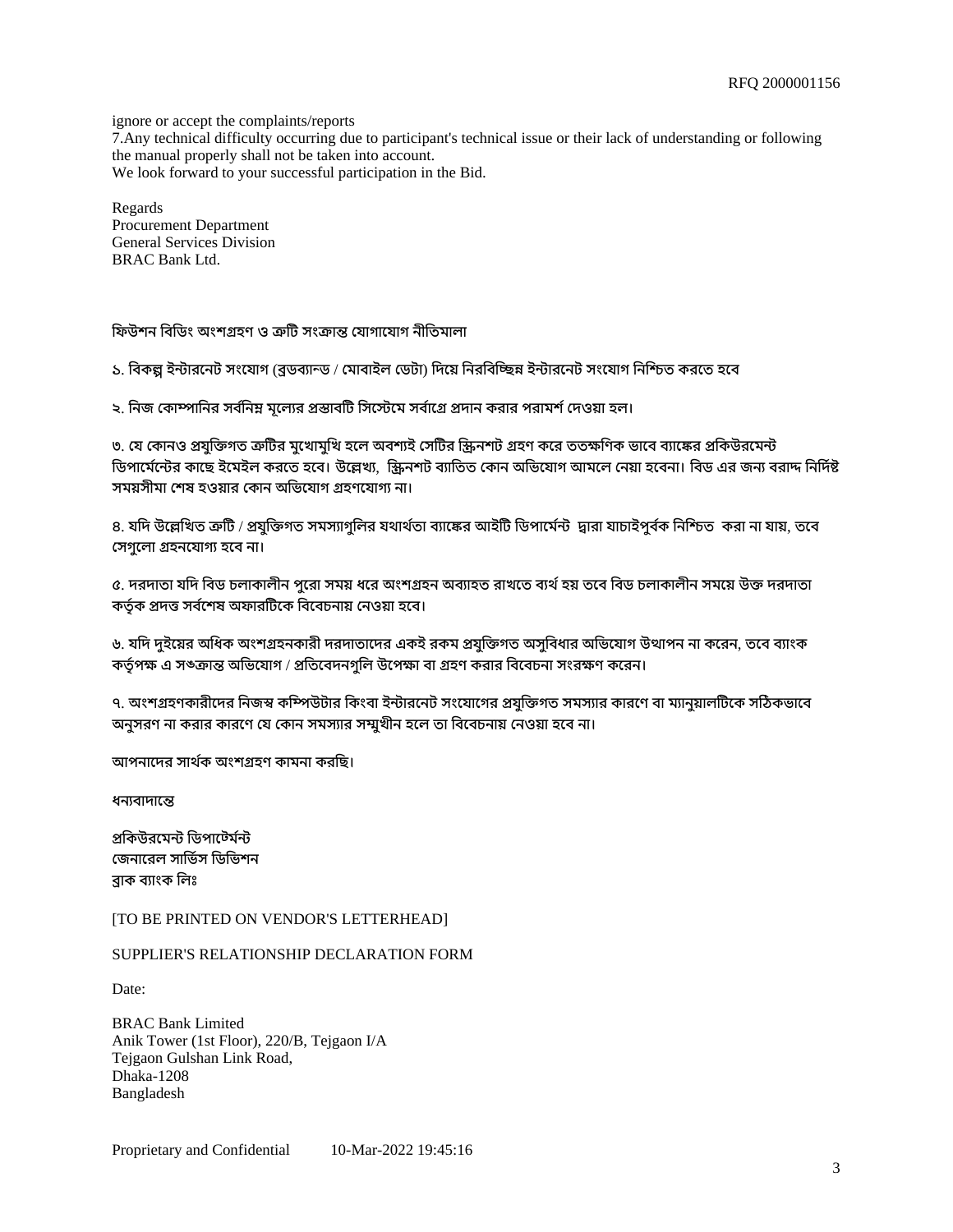Attention: RFQ Title: RFQ Ref. No.:

1.Please state if the <……………………………………… > has any relationship to BRAC Bank Limited (BBL) employees. The list must, as a minimum, include the following persons in your company:

•Major shareholder(s) or owner(s) of the company.

•Member(s) of the management team.

•Other person(s) involved in answering this RFQ.

•Other key person(s).

□ YES □ NO (In such case skip section 2)

2.Relationships that must be described should, as a Minimum, cover the following:

•Family and relatives.

•Friends.

•Business partners in outside company.

•BBL employees who have an ownership in your company.

Name of Supplier's Employee(s)Position in Supplier's CompanyName of BBL EmployeePosition in BBLType of Relationship

The undersigned is authorized to certify on behalf of the entity that all stated information in the above form are true and correct and no important and relevant information has been suppressed. The undersigned acknowledges that the Company at any time may verify the validity the above information.

Signature:

Name of the Signatory:

Title of the Signatory :

Name of the Company:

Date:

E-mail Address:

Phone No.:

Note: Any company that fails to comply with this requirement, or on purpose withhold any information, may at any time and without further notice be excluded from the ongoing PO/ Contract process and will also risk not having future business with BRAC Bank Limited.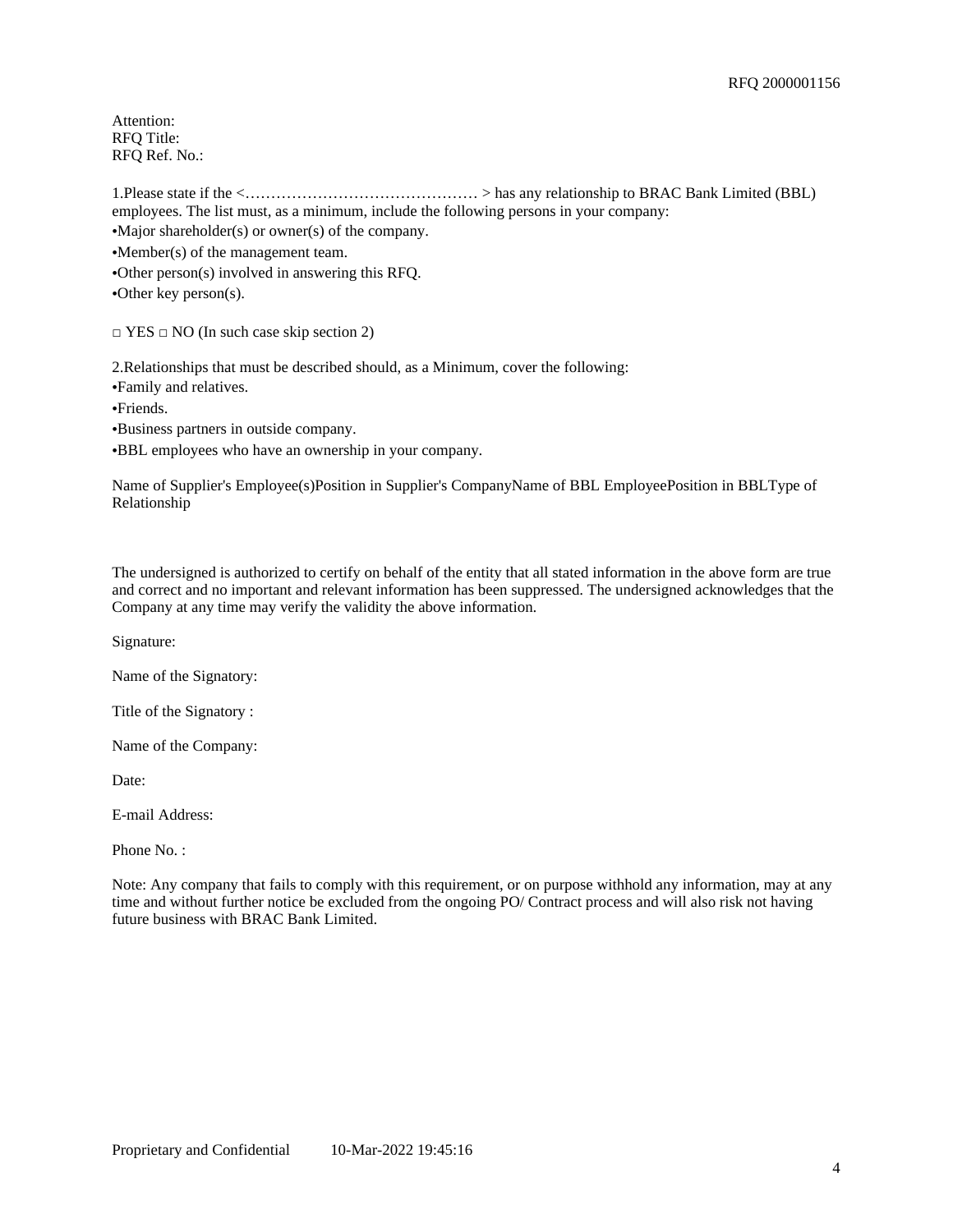| Submit your response to the following contact. |                                 |
|------------------------------------------------|---------------------------------|
|                                                | Company BRAC Bank Ltd.          |
|                                                | Buyer Rufyda Jahan              |
|                                                | Location House No. 220/B        |
|                                                | <b>Tejgaon Industrial Area,</b> |
|                                                | <b>Gulshan Link Road</b>        |
|                                                | <b>DHAKA 1208</b>               |
|                                                | <b>BANGLADESH</b>               |
| Phone                                          |                                 |
| Fax                                            |                                 |
| E-mail                                         | rufyda.jahan@bracbank.com       |

*When submitting your response, include the following information.*

| $\sim$                  |  |
|-------------------------|--|
| Your Company Name       |  |
| Company Site (Optional) |  |
| <b>Address</b>          |  |
| <b>Contact Details</b>  |  |
| Response Valid Until    |  |
| (Optional)              |  |

This document has important legal consequences. The information contained in this document is proprietary of BRAC Bank Ltd.. It shall not be used, reproduced, or disclosed to others without the express and written consent of BRAC Bank Ltd..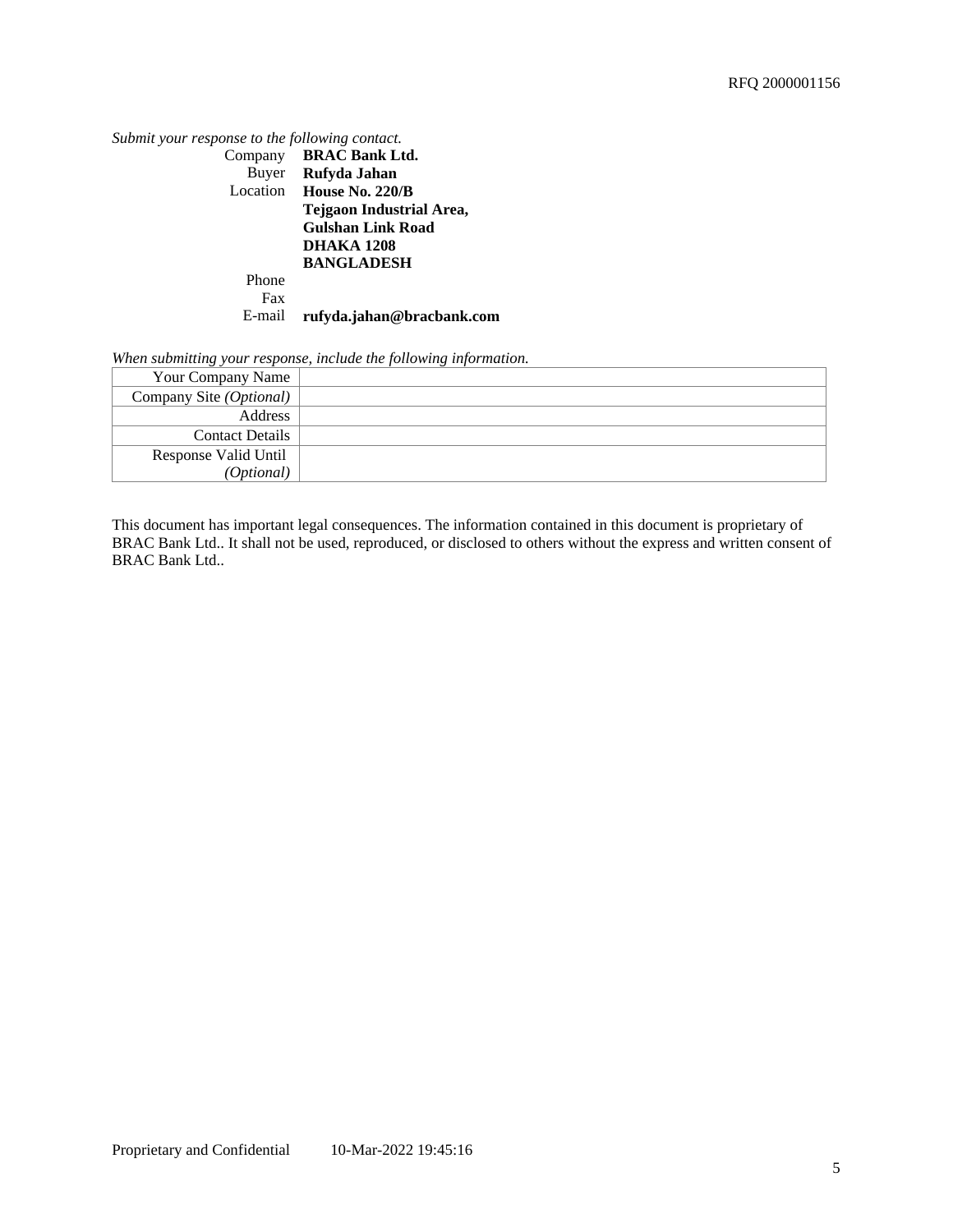### **Table of Contents**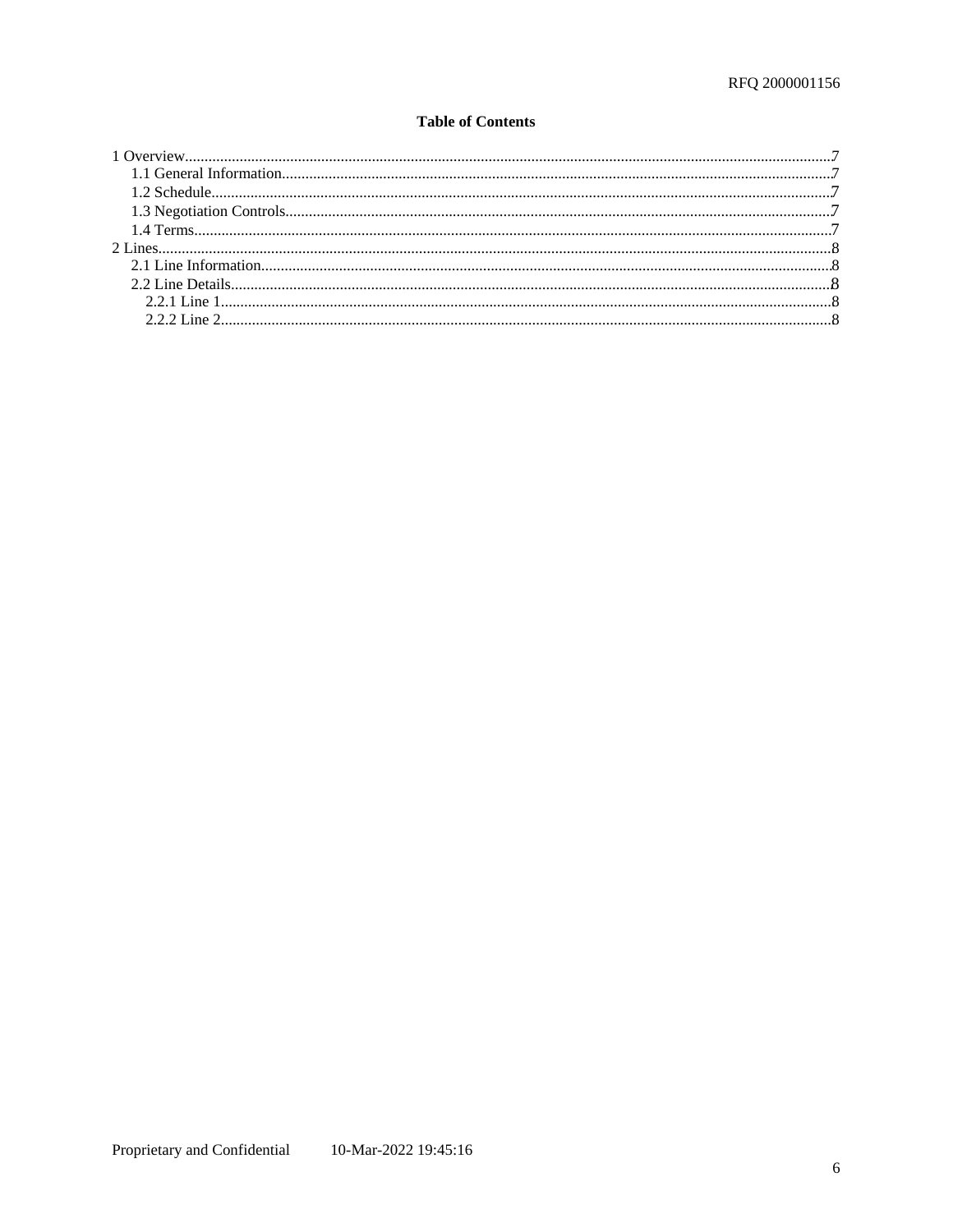## <span id="page-6-0"></span>**1 Overview**

#### <span id="page-6-1"></span>**1.1 General Information**

Title **RFQ for 650 VA Offline UPS, Ref no: BBL/Proc/RFQ/Y22/ 99(2000001156) Outcome Purchase Order** E-Mail **rufyda.jahan@bracbank.c om**

#### <span id="page-6-2"></span>**1.2 Schedule**

| Preview Date |                                           |            | Open Date 10-Mar-2022 14:07:49 |
|--------------|-------------------------------------------|------------|--------------------------------|
|              | Close Date $14\text{-}Mar-2022\,13:00:00$ | Award Date |                                |
|              | Time Zone Bangladesh Time                 |            |                                |

#### <span id="page-6-3"></span>**1.3 Negotiation Controls**

Response Visibility **Blind**

### **Lines Settings**

Rank Indicator **1,2,3...** Ranking Method **Price only**

# <span id="page-6-4"></span>**1.4 Terms**

| Payment Terms                   | <b>Freight Terms</b> |
|---------------------------------|----------------------|
| <b>Shipping Method</b>          | <b>FOB</b>           |
| Negotiation Currency BDT (Taka) |                      |

Freight Terms<br>FOB

Price Precision **2**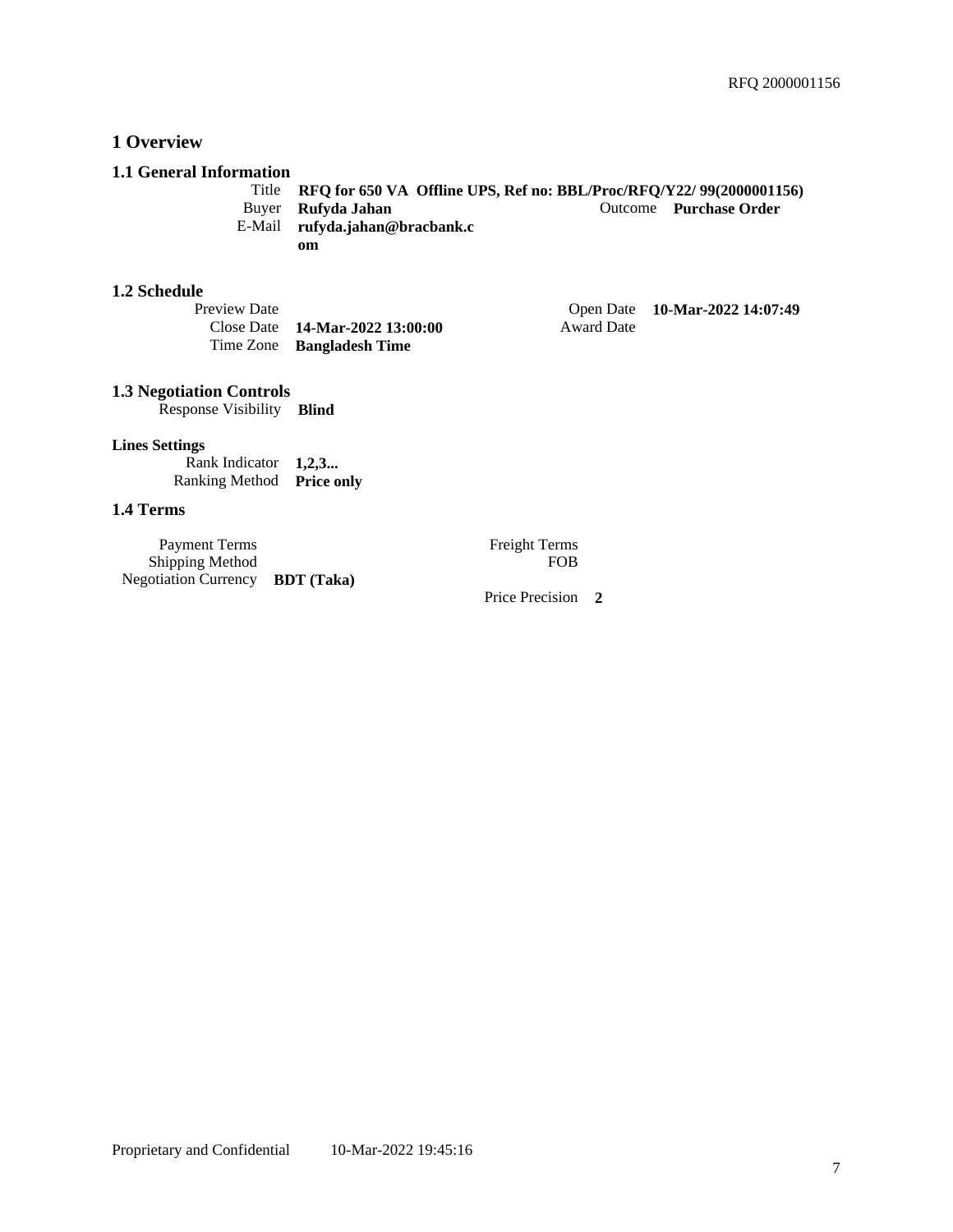## <span id="page-7-0"></span>**2 Lines**

### <span id="page-7-1"></span>**2.1 Line Information**

| Quantity<br>100 |    | Quantity | Price | Amount | Date |
|-----------------|----|----------|-------|--------|------|
|                 | EA |          |       |        |      |
|                 |    |          |       |        |      |
|                 |    |          |       |        |      |
|                 |    |          |       |        |      |
|                 |    |          |       |        |      |
|                 |    |          |       |        |      |
|                 |    |          |       |        |      |
| $\overline{2}$  | EA |          |       |        |      |
|                 |    |          |       |        |      |

#### <span id="page-7-2"></span>**2.2 Line Details**

<span id="page-7-3"></span>**2.2.1 Line 1 UPS 650 VA Line Interactive Brand and Model: to be mentioend by vendor Country of origin: China / equivalent, Capacity : 650 VA, input voltege: 145-270 VAC, Output voltage: 220 VAC Transfer time: 3 m second Backup: 15 minutes full load output socket: 2 points, 3 Pin** 

> Category Name **OPEX.IT EQUIPMENTS-HARDWARE.ALL** Item Revision

Allow Alternate Lines **No**

Location **House No. 220/B Tejgaon Industrial Area, Gulshan Link Road DHAKA 1208 BANGLADESH**

Start Price (BDT)

#### <span id="page-7-4"></span>**2.2.2 Line 2 1500 VA Line Interactive UPS , Details to be mentioned by vendor**

Category Name **OPEX.IT EQUIPMENTS-HARDWARE.ALL**